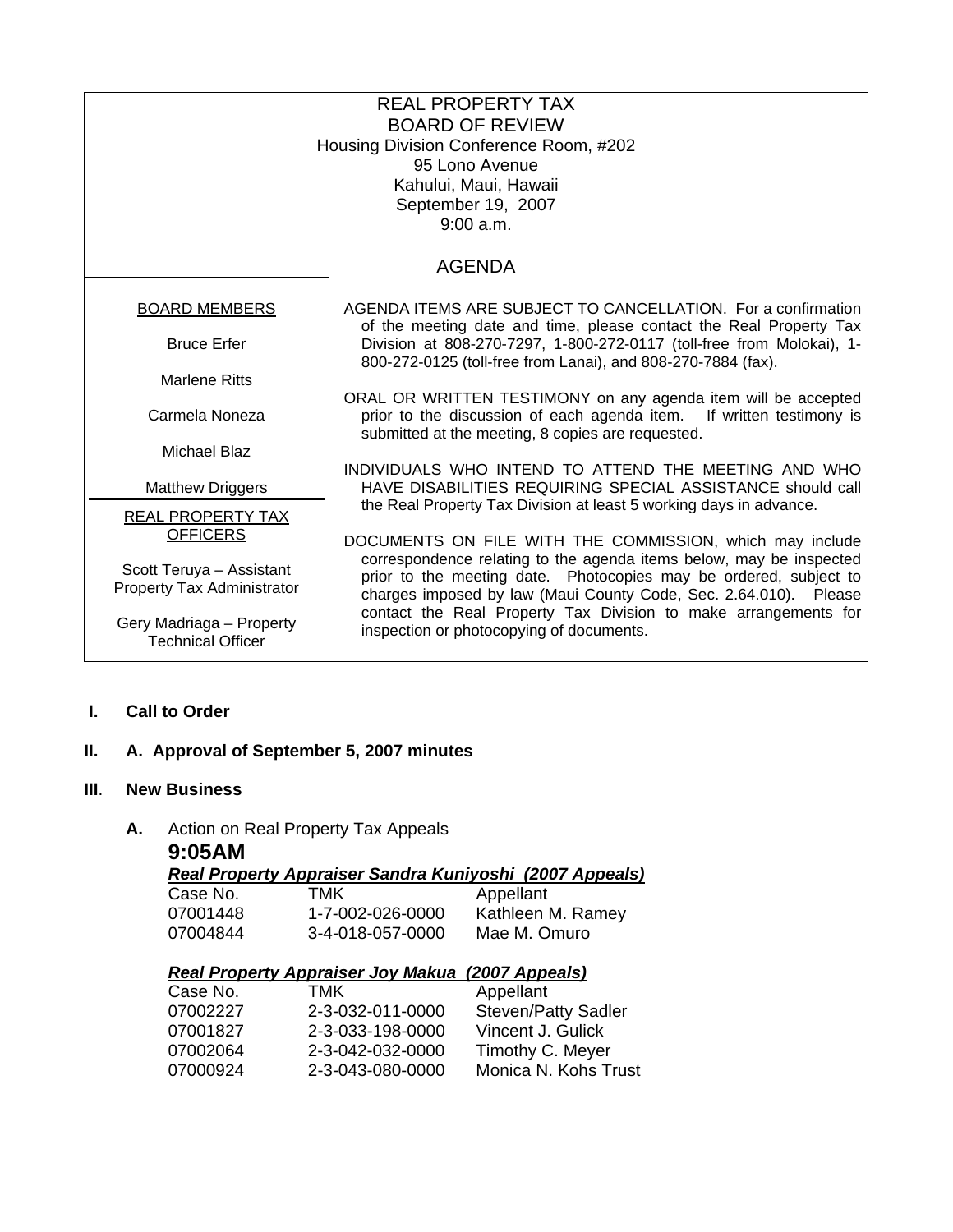Real Property Tax Division Agenda September 19, 2007

### *Real Property Appraiser Joy Makua (2007 Appeals (con't))*

| 2-3-044-123-0000 | Vincent J. Gulick                |
|------------------|----------------------------------|
| 2-3-044-158-0000 | Larry H. Leckie                  |
| 2-3-044-163-0000 | Gary M. Wuest                    |
| 2-3-044-164-0000 | Richard C. Carosso               |
| 2-3-048-015-0000 | Shigeru Shimizu                  |
| 2-3-052-014-0000 | George W. Freeland Trust         |
| 2-3-067-015-0000 | Lawrence H. Leckie               |
| 2-3-068-003-0000 | Russell L. Kanady                |
| 2-3-068-007-0000 | Lloyd/Debra Savate (2006 appeal) |
| 2-3-068-007-0000 | Lloyd/Debra Savate (2007 appeal) |
| 2-3-068-014-0000 | <b>RJA Revocable Trust</b>       |
| 2-4-006-024-0000 | Gladys C. Baisa Trust (Pitt 8)   |
| 2-4-006-024-0000 | Gladys C. Baisa Trust (Pitt 1)   |
| 2-4-006-044-0000 | Jimmy Lee Hill                   |
| 2-4-013-027-0000 | Sterling M. Church Trust         |
| 2-4-013-186-0000 | Fergus & Company, LLC            |
| 2-4-040-029-0000 | Blanche M. laukea                |
|                  |                                  |

# **10:00AM**

*Real Property Appraiser Scott Teruya (2006 Appeals)*

| Case No. | TMK              | Appellant                     |
|----------|------------------|-------------------------------|
| 003418   | 2-1-008-062-0001 | Maluhia Apartment 1, LLC      |
| 003540   | 2-1-008-062-0004 | Kenneth D. Heller             |
| 003048   | 2-1-008-062-0007 | Jon Nordby                    |
| 003419   | 2-1-008-062-0008 | <b>M-35 LLC</b>               |
| 003420   | 2-1-008-062-0009 | <b>M-35 LLC</b>               |
| 003191   | 2-1-008-104-0144 | David L. Hayes                |
| 003192   | 2-1-011-001-0062 | <b>Santos Living Trust</b>    |
| 003429   | 3-8-013-006-0012 | Kemp Family 1991 Living Trust |
| 003737   | 3-9-001-134-0054 | Allen F. Rabun                |
| 003278   | 3-9-009-029-0027 | Roy T. Throndson              |

### *Real Property Appraiser Arlene Taketa (2007 Appeals)*

| 07000500 | 3-8-013-014-0004 | Grant L. Stephens                |
|----------|------------------|----------------------------------|
| 07002446 | 3-8-013-014-0018 | David S. Zollo                   |
| 07001219 | 3-8-013-014-0021 | <b>Pacific Sun Partners</b>      |
| 07000961 | 3-8-013-014-0035 | <b>Bowen Real Property Trust</b> |
| 07000547 | 3-8-013-014-0054 | John/Linda Karrow                |
| 07002212 | 3-8-013-014-0055 | John/Linda Karrow                |
| 07002177 | 3-8-013-014-0058 | Eric/Pamela Anderson             |
| 07000806 | 3-8-013-014-0070 | <b>Kiefer Family Trust</b>       |
| 07001025 | 3-8-013-014-0083 | <b>Elster Family Trust</b>       |
| 07000842 | 3-8-013-014-0087 | Karen A. Fazio                   |
| 07002441 | 3-8-013-014-0093 | <b>Coffey Living Trust</b>       |
| 07004815 | 3-8-013-014-0103 | VACATIONCONDOS4RENT, LLC         |
| 07000340 | 3-8-013-014-0104 | Gary/Dolores Schultz             |
|          |                  |                                  |